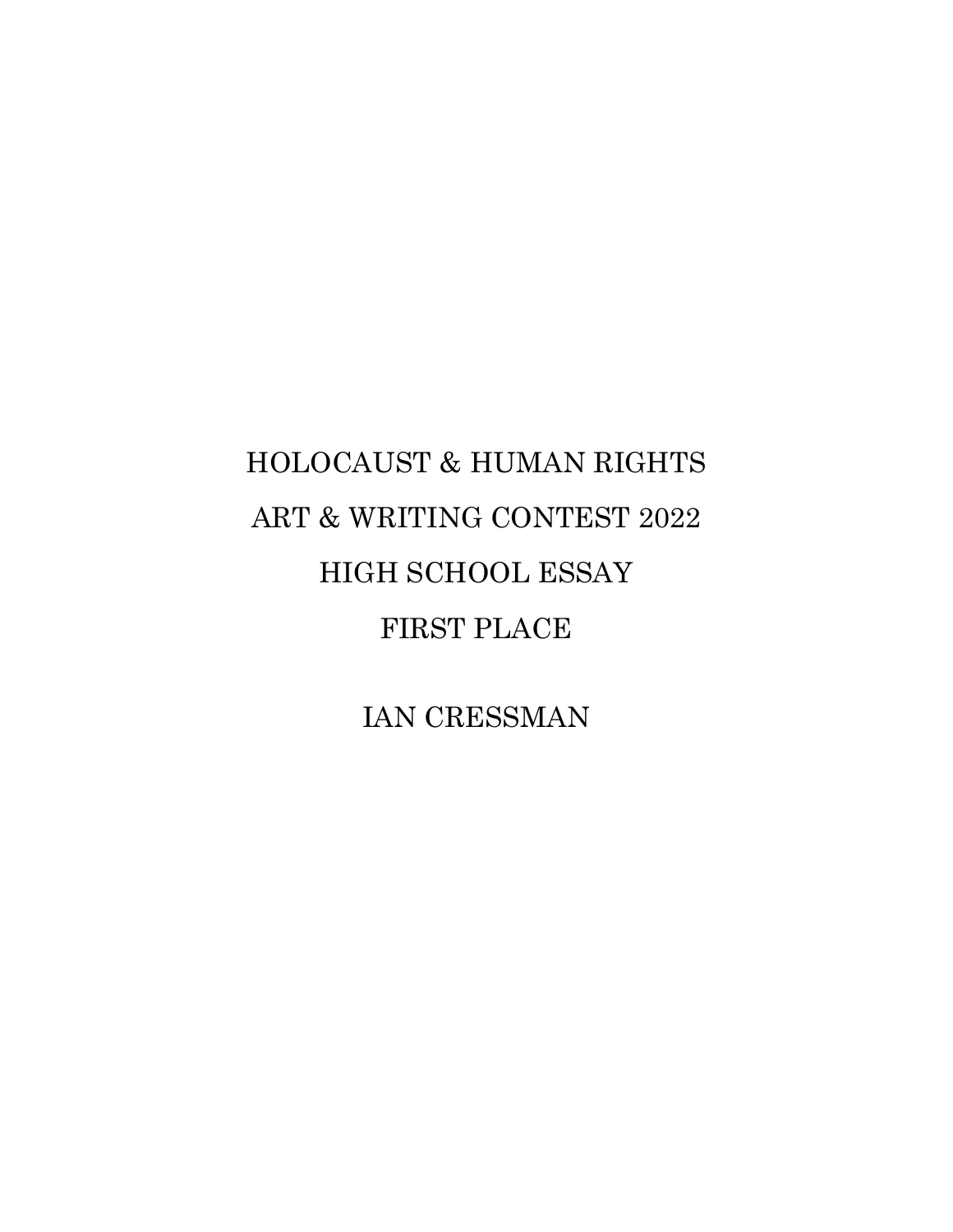Some nights, I go camping.

From my seat on an aged log, rings worn and bark from an age past, I gaze at the stars, bright points of light twinkling in patchworks of navy blue, sewn together into the quilt of the night sky. When my neck grows tired and the crackle of the campfire beckons, I stare at the mesmerizing

flames, waving back and forth in the gentle breeze. The fire warms my soul.

But that flame, those stars, had drastically different meanings on the grounds of Germany's concentration camps. The stars meant a cold night, huddling together as wind chilled the bones, shivering and shaking as life drained from nearby faces. The flames produced black smoke that smelled of flesh, tasted of death.

How could these two worlds share the same Earth?

Acceptance is impossible, but belief is necessary.

As the number of Holocaust survivors continues to dwindle, first-hand experiences alone will inevitably fail to keep the Holocaust remembered. However, as survivor Elie Wiesel once stated, "listening to a witness makes you a witness." Those who witness the stories and their trauma, their shock and their pain, wield power as well. Especially as society continues leaping towards the future, witnesses must ground us to our past, help us to remember the suffering and horror caused by carelessness and the unwillingness for confrontation. Witnesses are crucial to keep the Holocaust alive in the archives of humanity's memory.

The good news? Witnesses are everywhere. From the very creation of Holocaust Remembrance Day, witnesses have been birthed. From the documentaries, the interviews, the stories passed between generations, witnesses have sprouted. And from the ashes of genocide, witnesses have begun to breathe life.

Now, it rests upon us to facilitate their growth, provide opportunities for learning, continue the legacies of Holocaust survivors. As one grasps a lamp in a dark corridor, we must hold them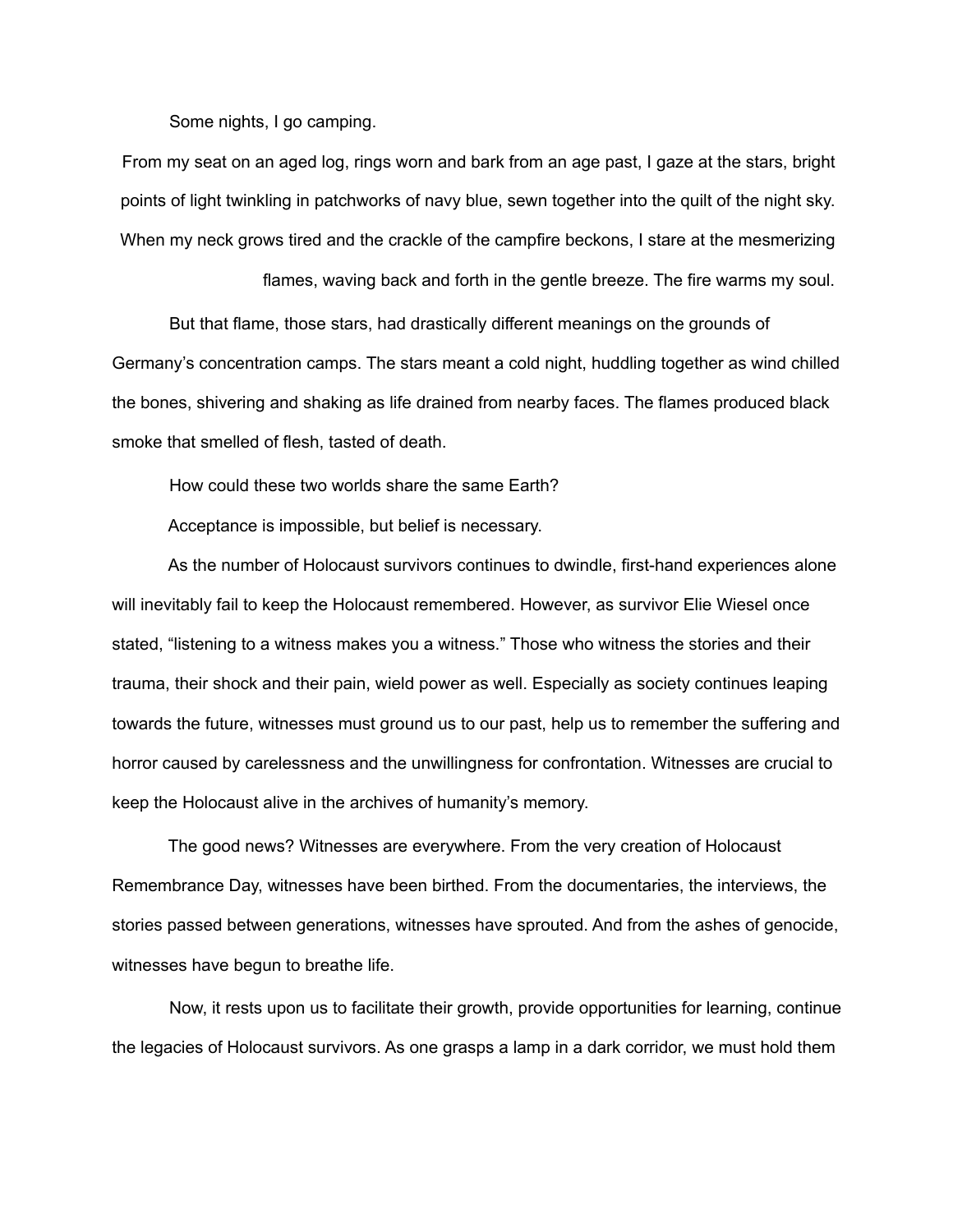tight, lest they slip between our fingers and crash to the ground, their light dissipating into the night sky.

Back to the stars.

The stars that bless our vision and cascade our world in soft, silvery light. The stars that prick our eyes as the wind draws their moisture, cold light reflecting a cold heart.

History and the present are inextricably linked, but to retain the purest, most important messages, they cannot be examined simply through a scholar's lens. Rather, survivors and witnesses must lend us their telescopes, so decades past can be understood. And if it hurts to look, if the light tears at our eyes, we must stare anyway. No matter where our gaze falls, the stars continue to shine, and the fire continues to burn. As witnesses, it's our duty, our burden, to stoke it. To control it.

The Holocaust ended nearly 70 years ago, but its reverberations are still being felt around the world. They *need* to be felt. For the first step in the perpetuation and expansion of current world atrocities is the denial of those residing in our footprints.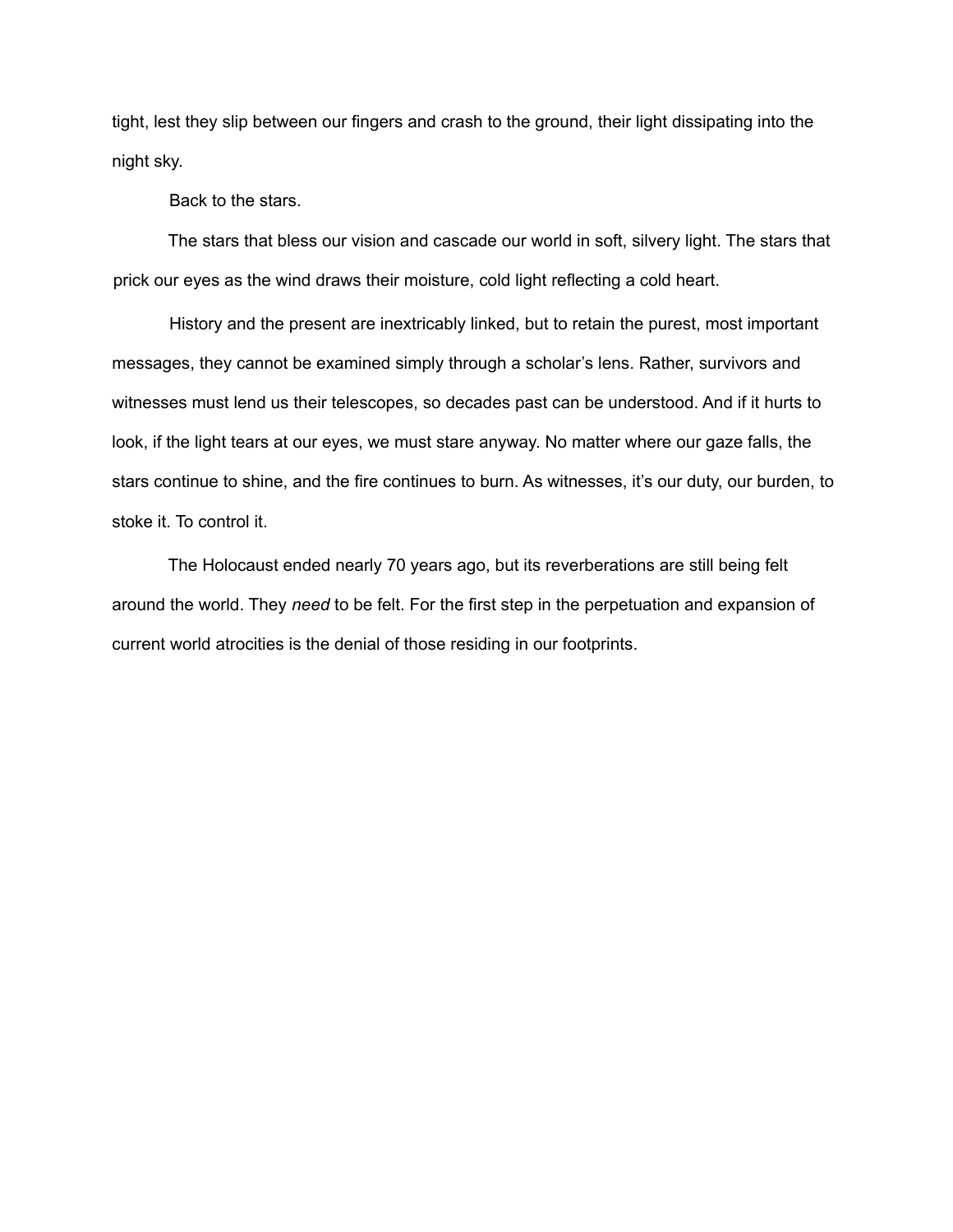# HOLOCAUST & HUMAN RIGHTS ART & WRITING CONTEST 2022 HIGH SCHOOL ESSAY SECOND PLACE

ALYSSA MATHISSON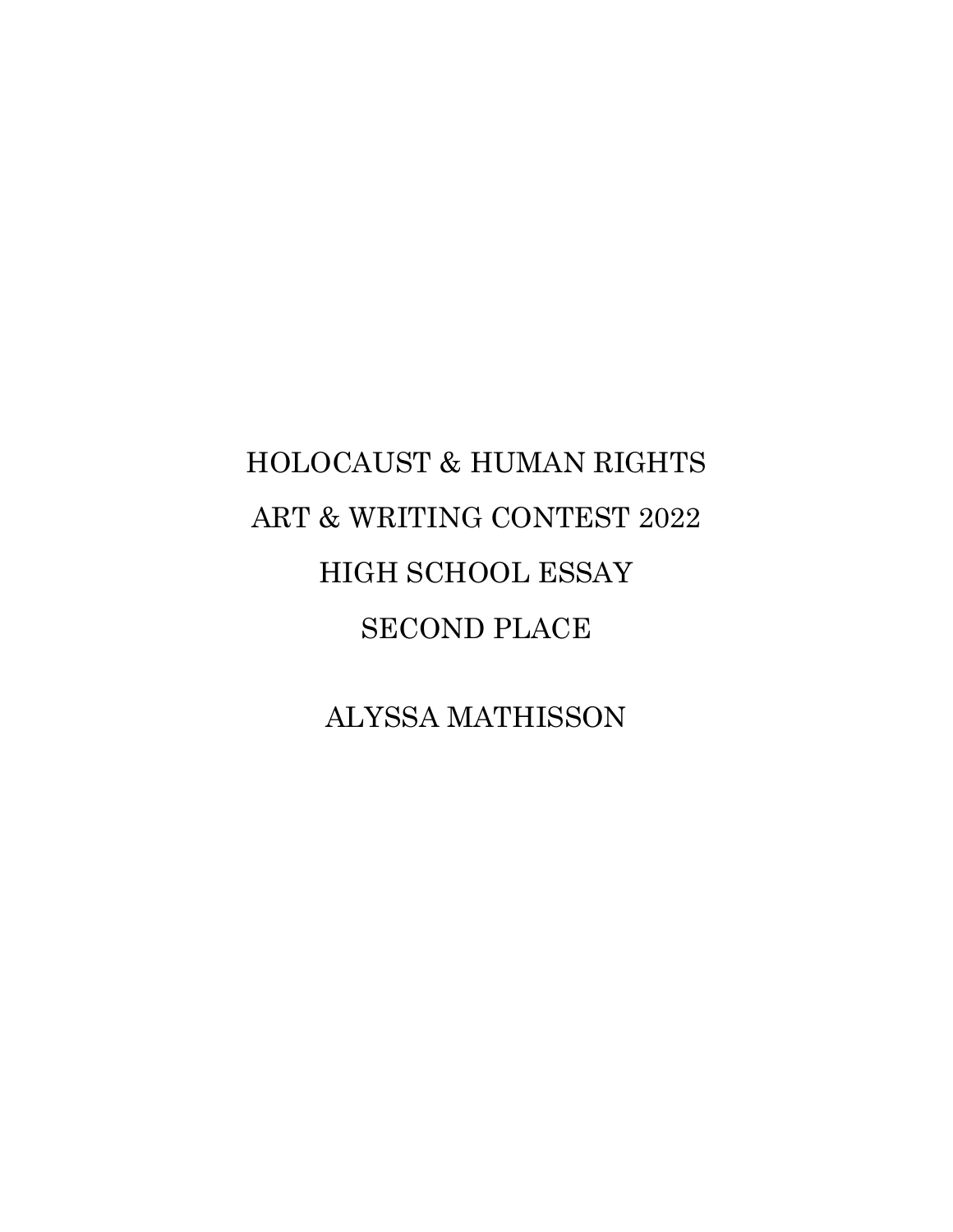#### **We Say Never Again; Do We Mean It?**

When I sat down to write this essay, I didn't know where to begin. There were no words that I could find that could accurately convey the atrocities of the Holocaust. Rather than making a desperate attempt, I decided to address more current issues in the world. I chose to write from my heart — whatever felt right. Instead of an essay, what came out was a poem.

"We chant "*Never again!"* but as I walk to school a young girl is raped.

We chant "*Never again!*" but while I worry about my math test there's a mother worrying if her child will survive to see another day.

We chant "*Never again!*" but at our feet the bodies lay.

We chant "*Never Again!"* but it happens every single second of every wretched day and we do **nothing***.*

We live in a ridiculous fantasy that there is peace in this world, that all the past troubles have gone with the wind.

We might as well drop the "never" because genocide seems to happen again and again and again."

When I first wrote this, I was honestly surprised with myself. I don't think I've ever written a poem because I genuinely wanted to, but this time it felt so natural, as if this was the only outlet through which I could share my message. Creating it helped me gather my thoughts, and figure out why I had decided to write this essay in the first place.

When we learn about the Holocaust, we have difficulty grasping why nobody cared, why so many people allowed it to happen. Society feels as though something so tragic could never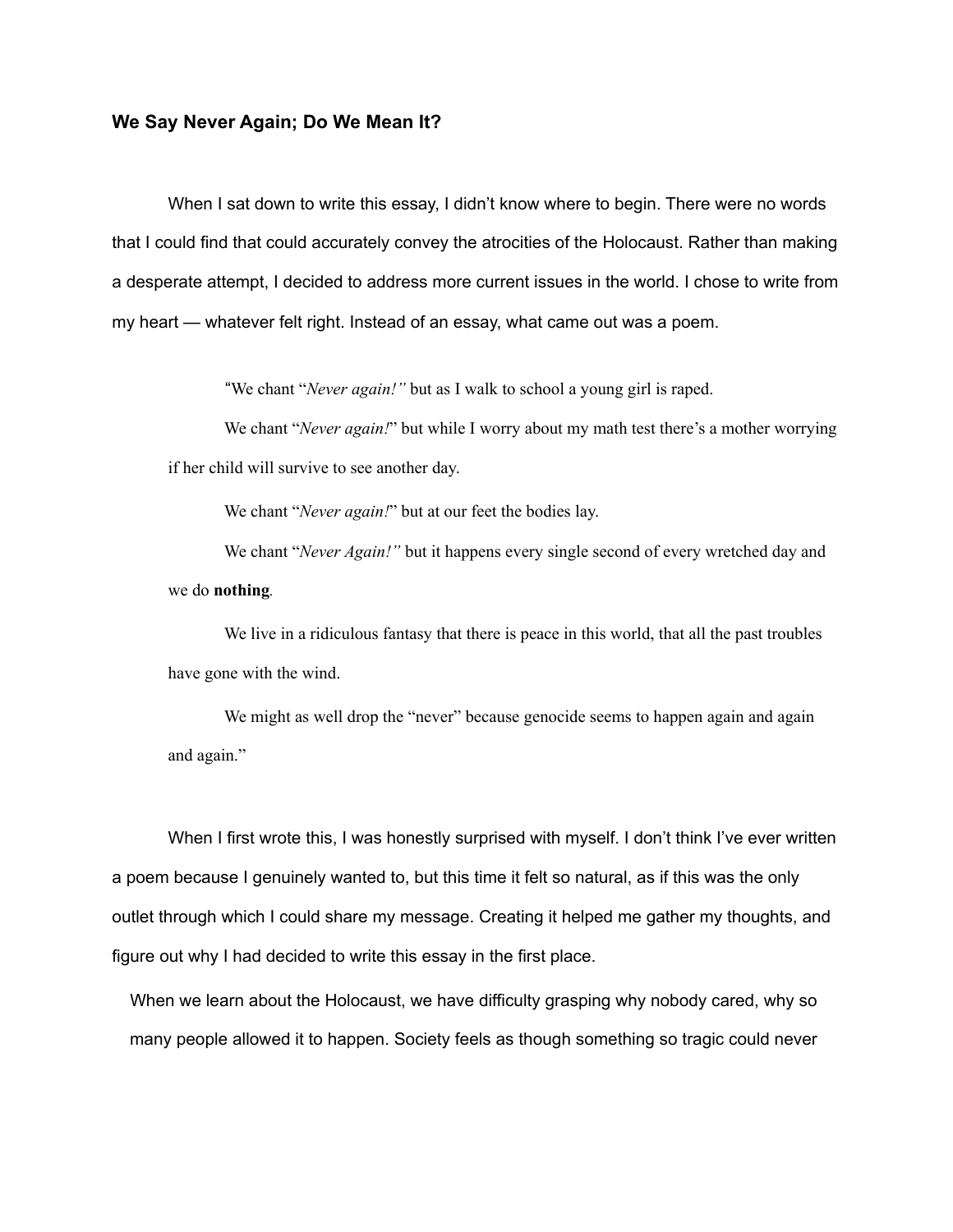happen nowadays, that the public voice is too powerful, too resilient to allow such cruelty. If

we're so ethical, so honest, so incorruptible, then why, at this very moment, do we see genocidal patterns repeating themselves? No matter how powerful or righteous we think we are, it is merely a false image we have painted in order to hide the truth. It's easier to pretend an issue doesn't exist than it is to address it. We have the privilege to close the news app, flip the channel, or scroll to the next post. We have time to relax, to disconnect from the world. One of the reasons Nobel Peace prize winner Elie Wiesel titled his memoir *Night* was because the night was no longer his to experience**.** In the concentration camps he never got a break, never was able to feel like a human being. The victims of genocides cannot escape their lives as we so often escape the news.

We claim to have learned from the holocaust, but in reality nothing has changed. We the privileged — make the conscious choice everyday to spend our lives in ignorant bliss. Others are scapegoated and murdered while we turn our backs. We're taught to speak up, stand up, say something, say *anything*. This is ingrained into us as children. But still somehow we don't speak, we remain silent. When we begin to stand up, we sit right back down because it's more comfortable that way. We as a collective society cannot make a difference until we hold ourselves accountable. Stop waiting for somebody else to make the first step.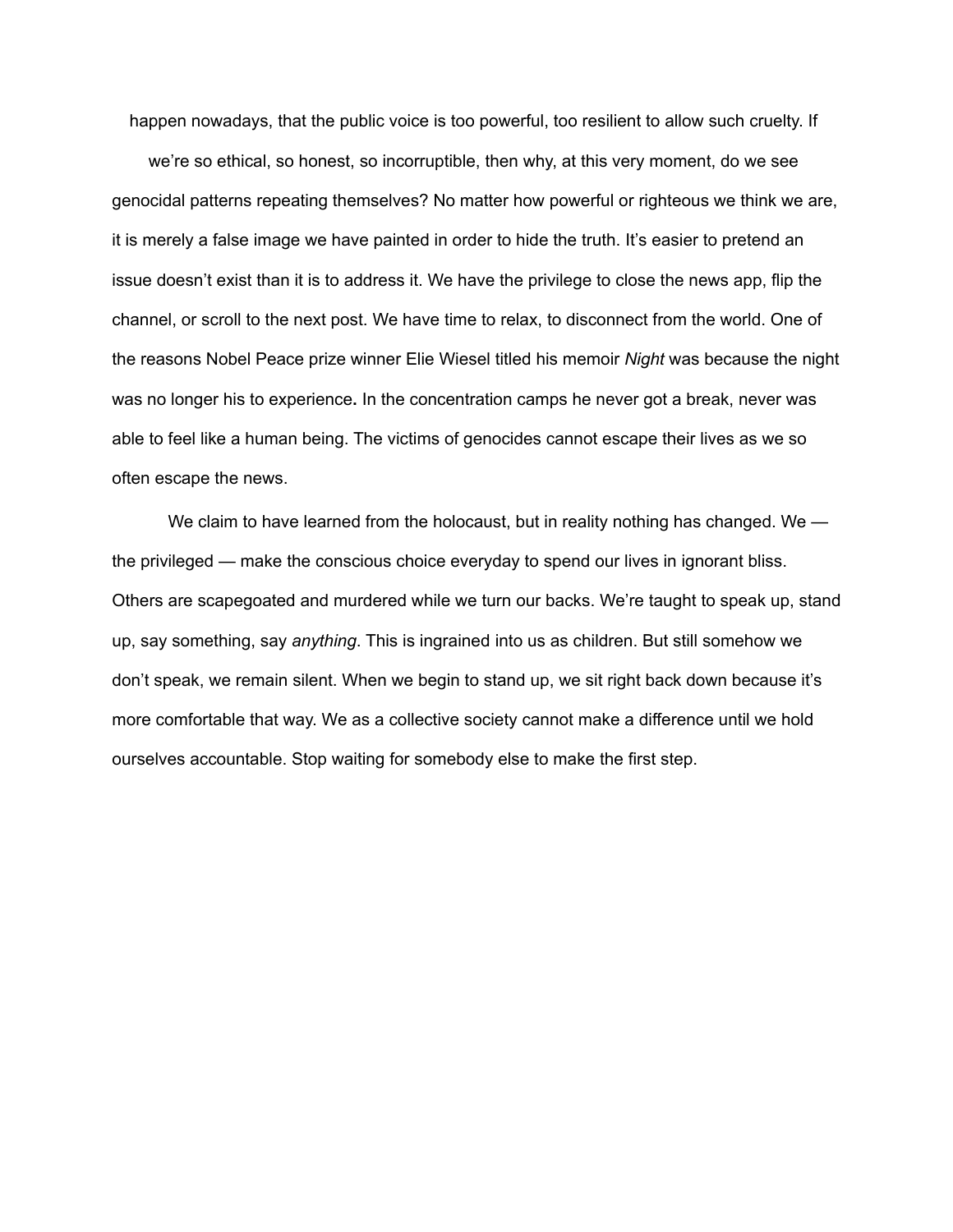## HOLOCAUST & HUMAN RIGHTS ART & WRITING CONTEST 2022 HIGH SCHOOL ESSAY THIRD PLACE

ALEXA TROOB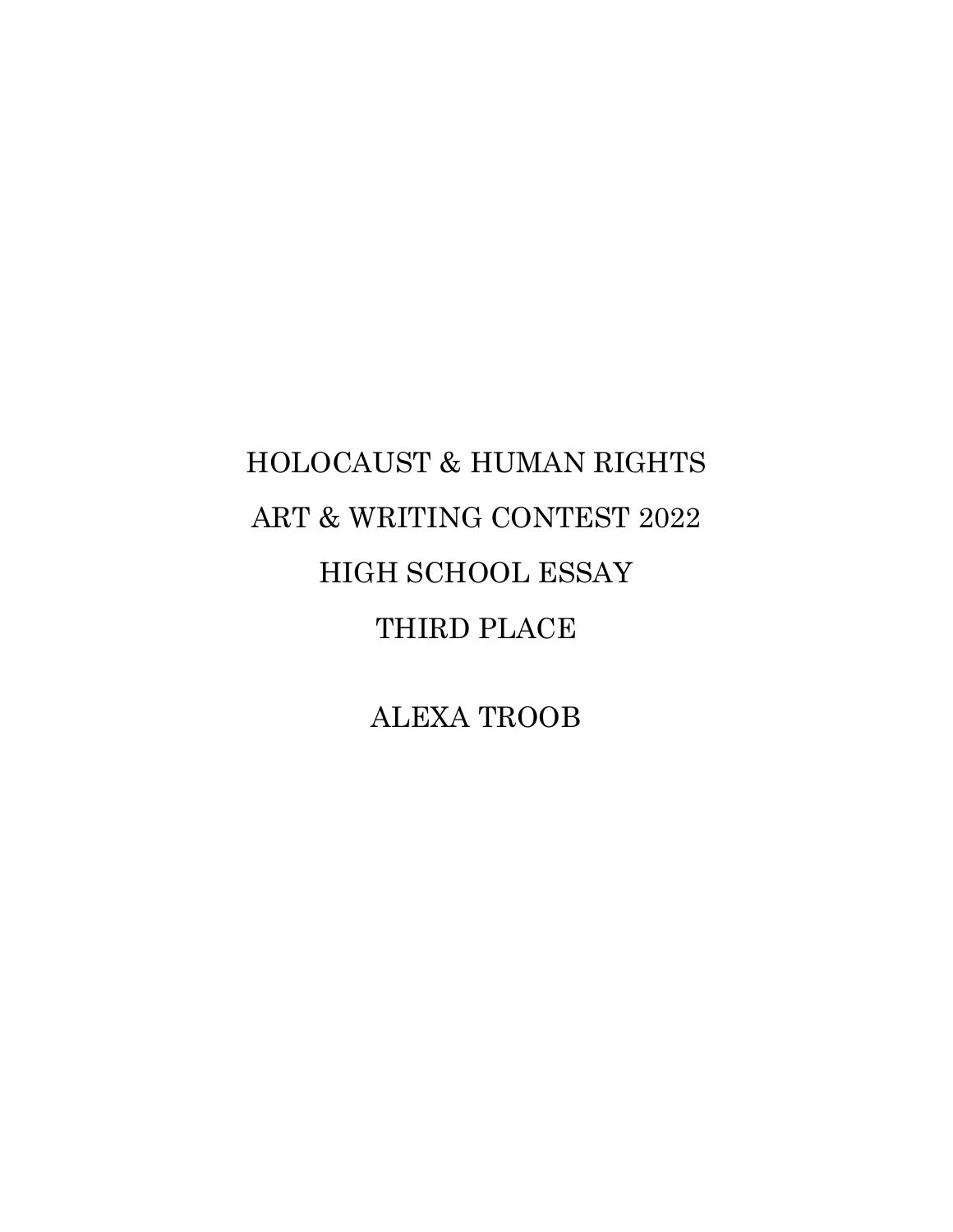99My Hebrew school teacher in second grade said that we learn about history, specifically the Holocaust, to prevent atrocities from repeating. And for my eight year old self, that seemed like the end of the discussion. However, as I grew older, learning more about history and current events, I was saddened to lose my innocence and realize that inhumanities were very much prevalent today.

After the Holocaust, we said "never again", yet atrocities continued with the Cambodian, Rwandan, and Darfur Genocides, to name a few. With each dead body that now reads as numbers of casualties on a textbook page, our promises of "never again" become a little more broken. And I am left wondering how high those numbers need to reach before we learn. Before we find truth in our promises.

As we observe these atrocities, we become witnesses, and it becomes our obligation to prevent another one. This does not mean saying we will do better once the bodies are buried, but recognizing warning signs and acting fast. It is impossible to step in after lives are lost.

First and foremost, each individual must face history. No matter how uncomfortable it is to accept the truth. No matter how badly I wish I could perceive the world through the lens of my eight year old self. But with widely accessible resources, it is our responsibility to learn and to never forget. After educating myself, I made it a priority to use my voice, particularly through writing, to inform others. People must be aware in order to care, and must care in order to act.

And once we learn, we cannot stop there. Words matter, but words are not enough. Time and again, we apologize for our inaction once the damage is done. We need initiatives, not apologies. We need prevention, not mitigation. The words "never again" are empty unless followed by action. Along with advocating through writing, I support organizations that encourage genocide awareness and help refugees. I focus on the difference I can make even on a small scale- whether that means challenging hateful language or ideas in everyday conversations or considering the ethical practices of brands I purchase. And going forward, I will strive to add to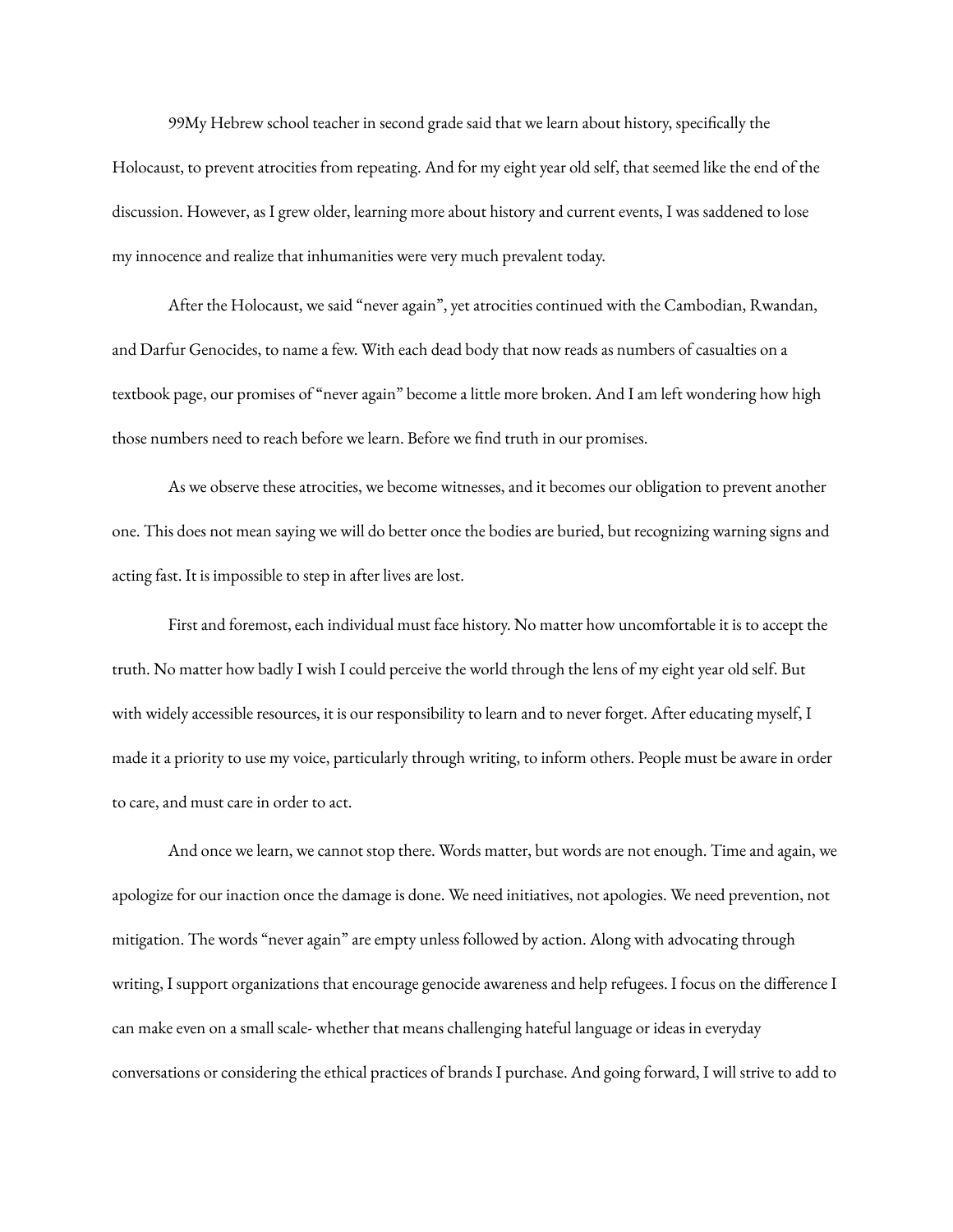that list of actions, no matter how big or small.

Elie Wiesel tells his story so that we can find the sympathy and strength to act. Listen to victims, rather than waiting until you are one. Until it is too late. Through listening to stories like Wiesel's, we all become witnesseswitnesses with a responsibility to do better. Whether you heard about injustices that affected a friend, family member, or someone on the internet- don't hesitate to use your voice. Don't wait until you are using it to fight for yourself because by that point you might not be able to. Fight for yourself, yes- but also fight for your

ancestors, fight for your neighbors, and most importantly fight so that we can say "never again" and mean it.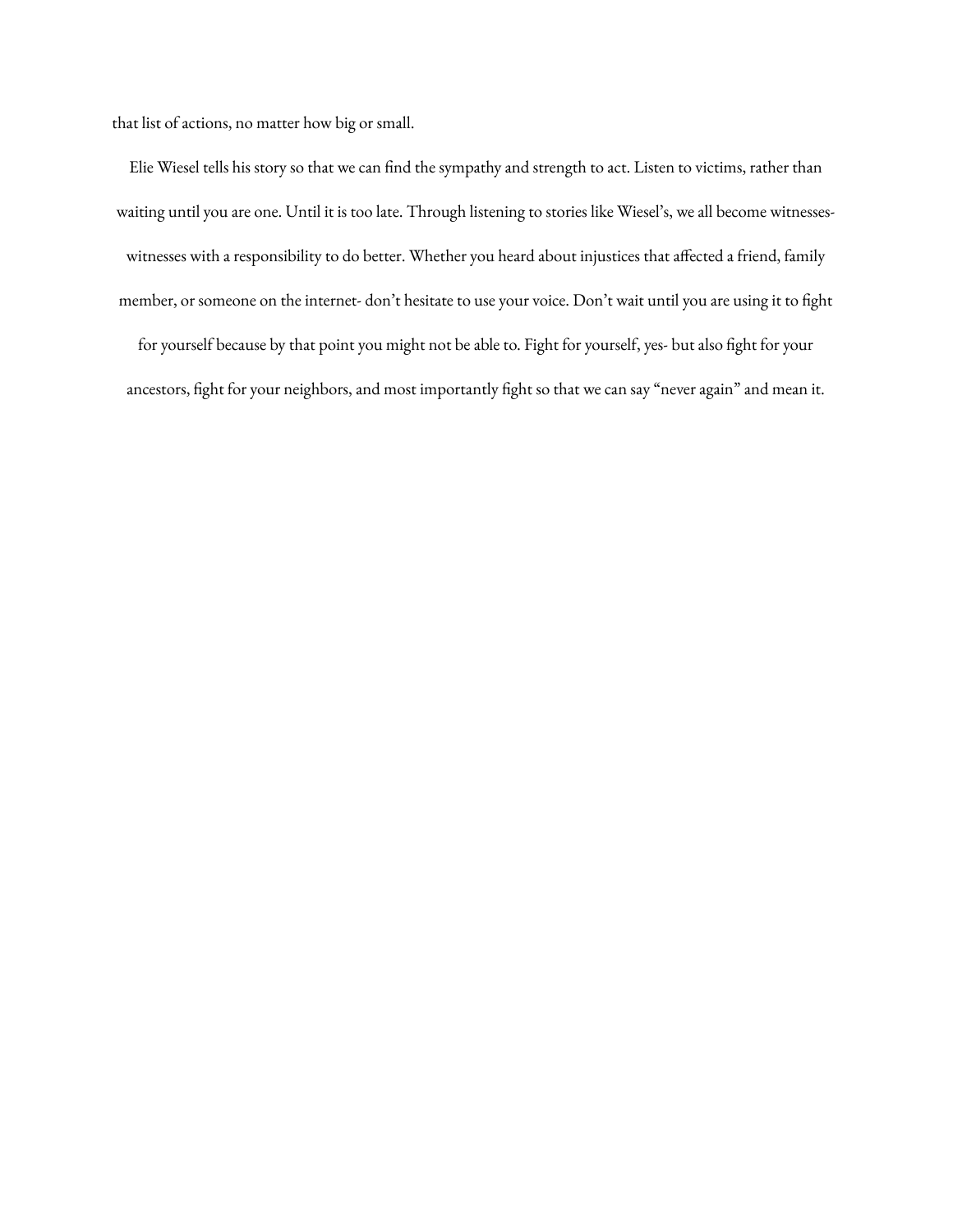### HOLOCAUST & HUMAN RIGHTS ART & WRITING CONTEST 2022 HIGH SCHOOL ESSAY HONORABLE MENTION

NEEL ROY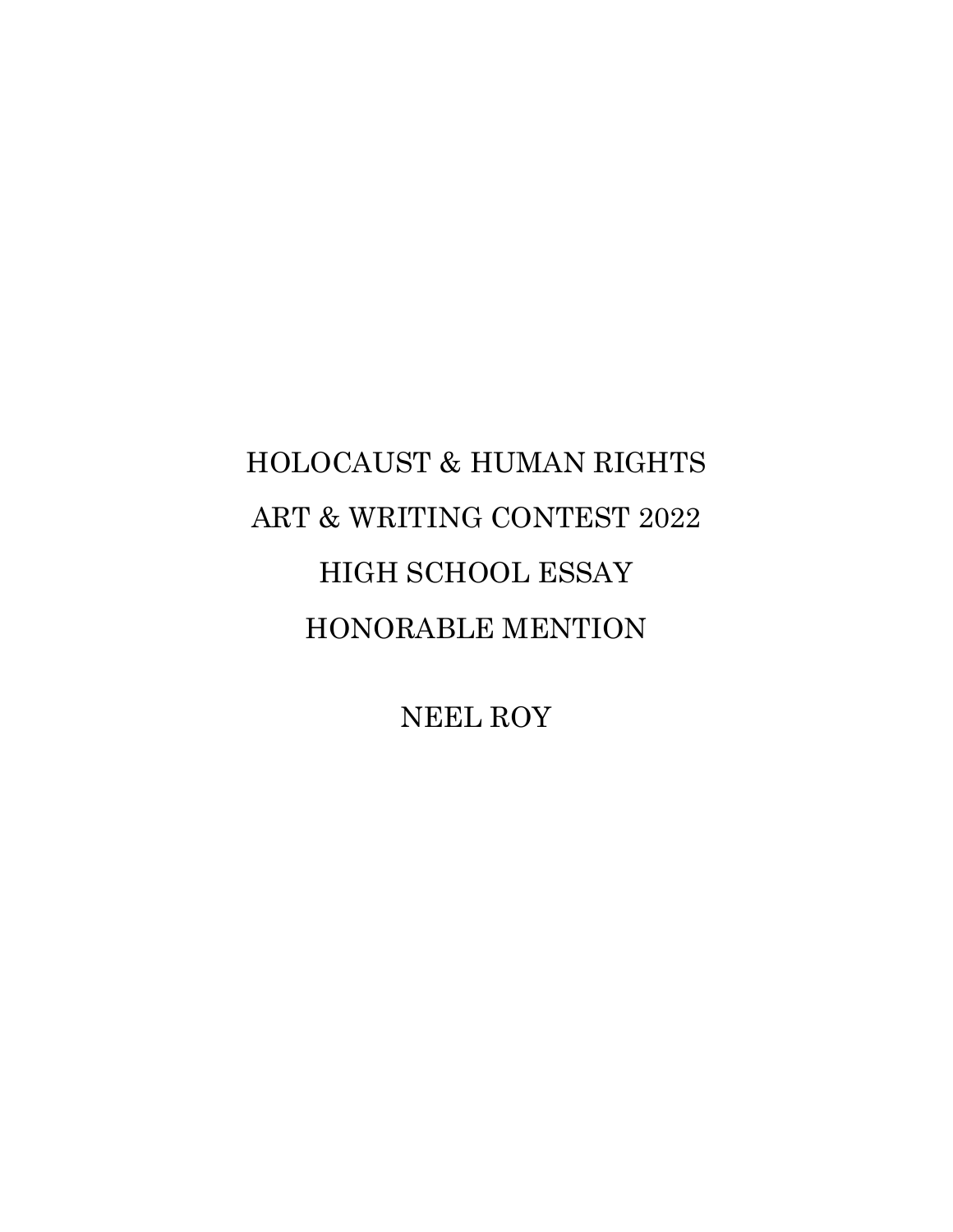#### The Will to Act

*"The opposite of love is not hate, it's indifference. The opposite of art is not ugliness, it's indifference. The opposite of faith is not heresy, it's indifference. And the opposite of life is not death, it's indifference."* - Elie Wiesel, Holocaust Survivor (1928-2016)

Genocide. It is a term known to so many but understood by so few. Combining the ancient Greek prefix "genos", meaning race, and the Latin suffix "cide", meaning killing, genocide has plagued the world for generations. Time and time again we hear the tales of unspeakable obliteration; absolute destruction of entire races of people stemming from preconceived notions of inferiority. This desecration serves as a reminder that humans are capable of atrocities far worse than we can imagine, and it is our duty to make sure that these events never occur again. But why should we care?

Living in a predominantly Jewish area, I will admit that I was blissfully unaware of the horrors that World War 2 entailed for Jews, and it was not until I was in middle school that I started to comprehend the magnitude of destruction and devastation they faced. I still do not understand what drives someone to live with such fear, with such hate in their hearts. Nevertheless, the fact remains that as humans, we allowed such annihilation to occur, and we are all partially responsible for the fate of those that died during the Holocaust. We were complicit in that many of us stood by as witnesses, and did nothing as we saw this unfathomable tragedy unfold.

All humans have a moral obligation toward the truth, towards justice. There is an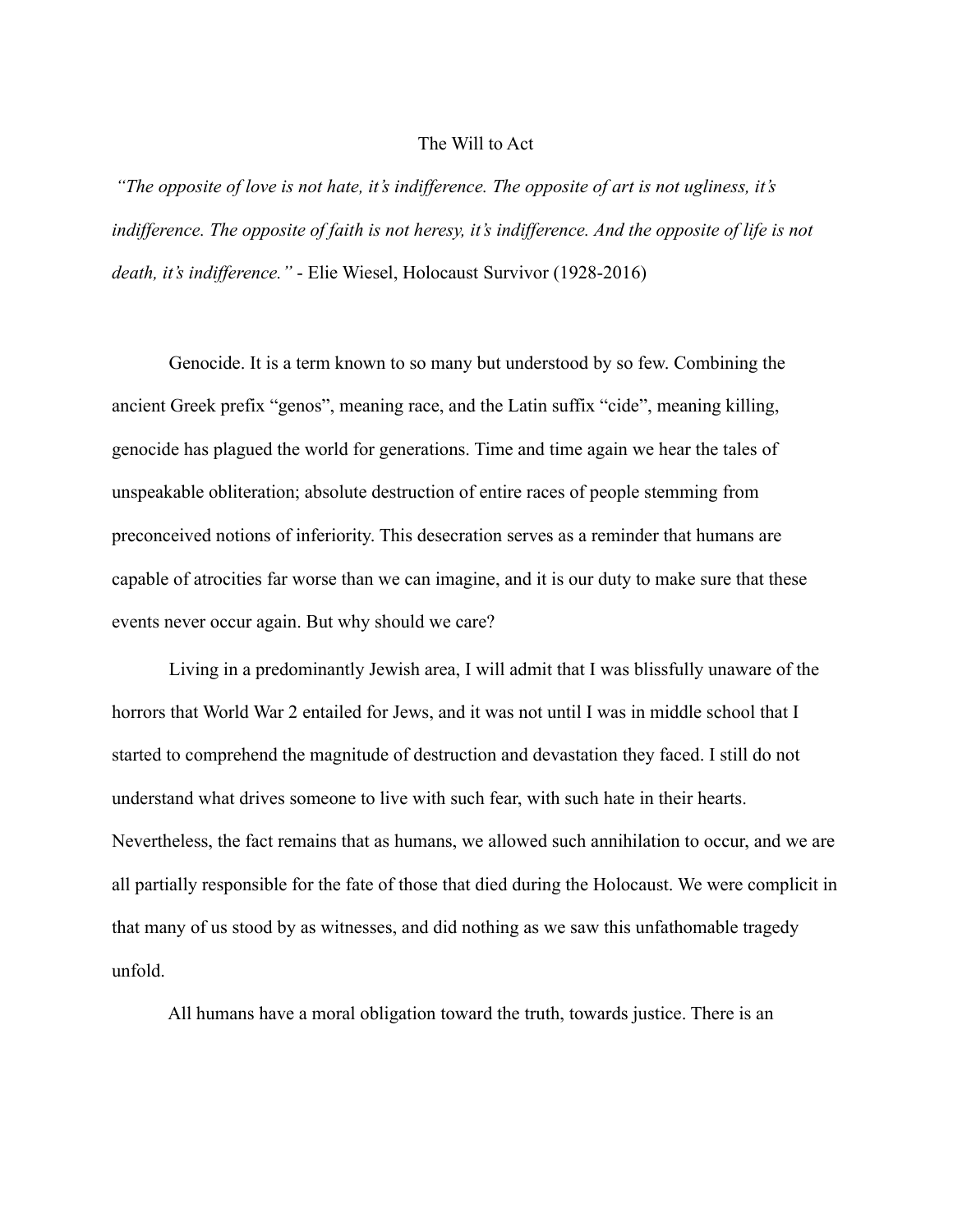unspoken contract between people that if someone is being hurt, others must stand up for them to support them. But, we often fail to act, leading to the repeated injustice that poisons peoples' lives every day. Yet we stress the importance of being upstanding citizens, to help others evade mistreatment. Where have we drawn the line? Why are we capable of speaking, but not acting on our words?

The psychology of inaction is a topic that has been debated for decades. There are many arguments, but the prevailing theory is the bystander effect: we may witness a horrific event and still think to ourselves, "I don't need to do anything because I'm not responsible here. There must be other people who should be the ones to step in and intervene." This outlook on life is flawed, and change needs to be enacted for any attempts at reconciliation and justice to be successful.

Regardless, there was no catharsis for those who survived the events of the Holocaust. And as the world continues spinning, war and crime persist, and each death serves as a painful reminder that we as a society have not risen up to the task of fighting injustice. Atrocities start because of hate, but they persist due to indifference. And to fight indifference, we cannot just use our words. We need to have the will.

The will to act.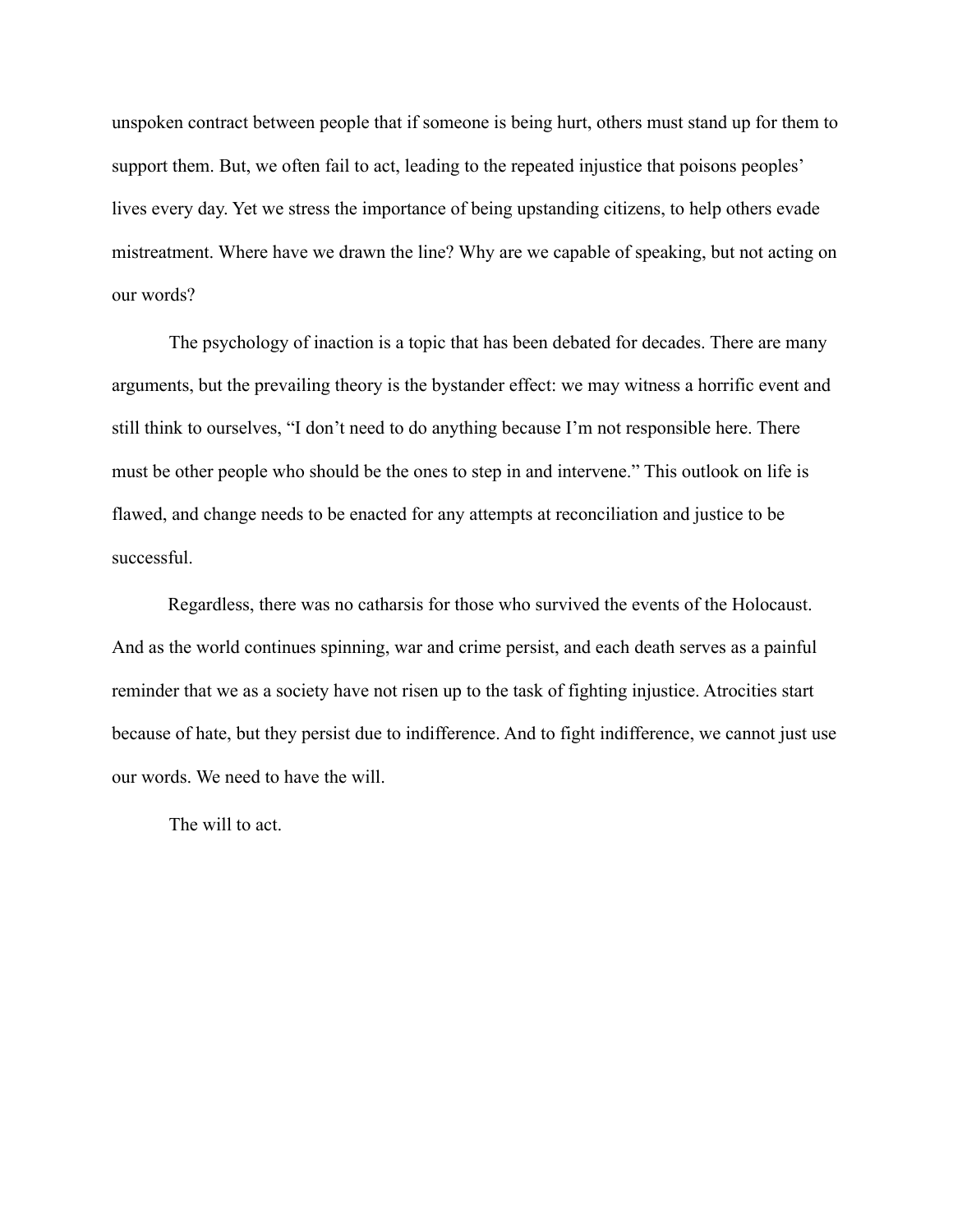## HOLOCAUST & HUMAN RIGHTS ART & WRITING CONTEST 2022 HIGH SCHOOL ESSAY HONORABLE MENTION

MARIELLE SEIGEL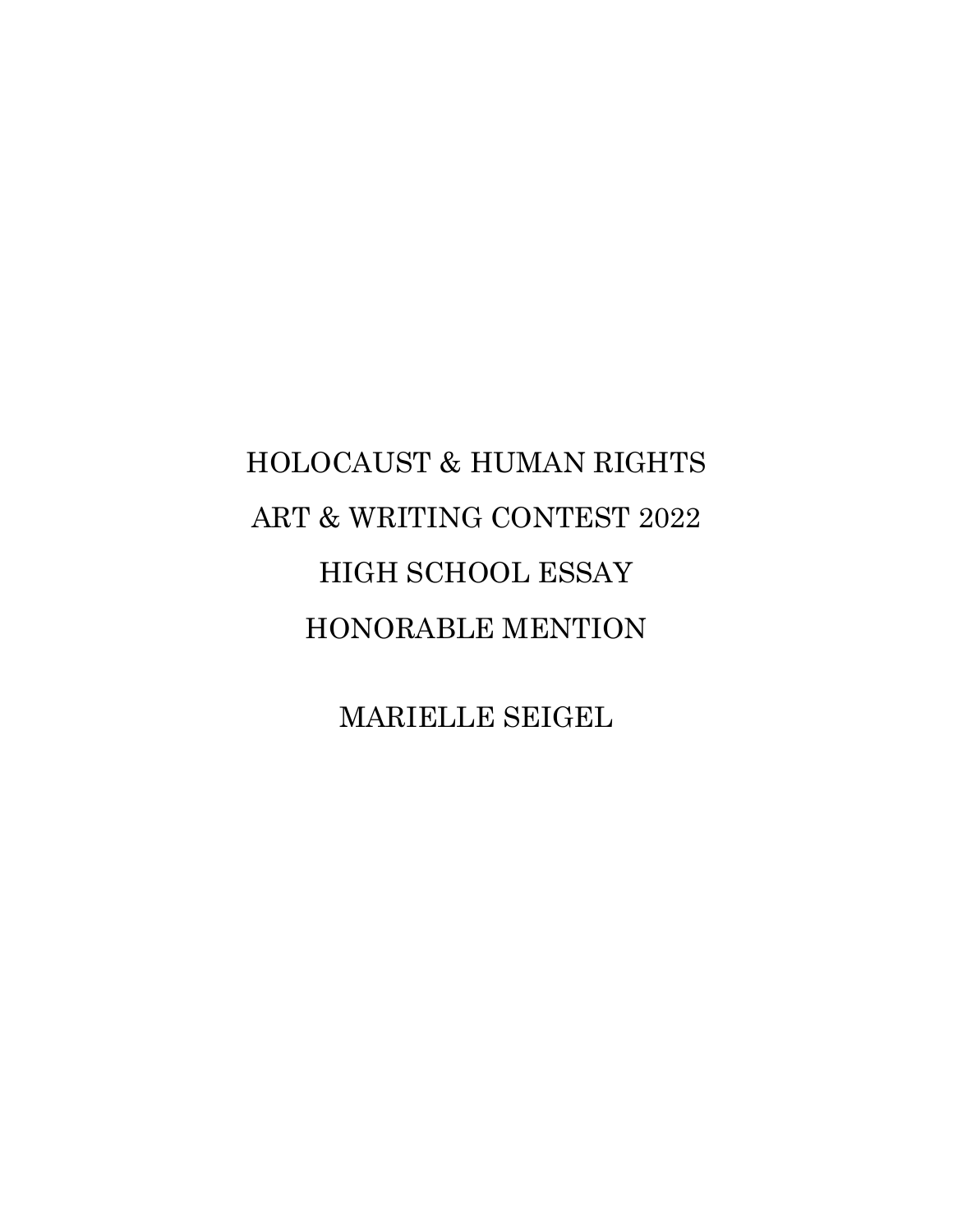#### *Cyclic Discrmination*

A gust of wind hits his face as he opens the door to leave the synagogue after Friday night services. He shoves his Star of David necklace into his pocket as he looks around timidly. He yanks the kippah off of his head, bolting down the block. This exact situation could have happened in Germany in the 1930s, or in the United States in 2022. A rise in antisemitism has caused Jewish individuals to fear—proudly displaying the symbols that make them identifiably Jewish. Likewise, anti-Asian hate has reached an egregious level, with anti-Asian discrimination becoming commonplace in today's society.

11: This is the number of lives lost on October 27, 2018 at the Tree of Life synagogue in Pittsburgh when a gunman murdered 11 worshipers. The soothing sound of the rabbi's voice during worship clashed with the ricochet of bullets as worshipers feared for their lives in a country that claimed religious tolerance.

8: This is the number of lives lost on March 16, 2021 during the spa shootings in Atlanta. 6 of these individuals were women of Asian descent. Victims hid under tables to avoid persecution based on their identity, something the world agreed would never happen again.

Each curve. Each crevice. Each facet of the silver Star of David on the necklace in my room has taken on a new meaning. While the star embodies a beautiful religion that provides solace to many, the star's sharp edges also represent the pain of persecution. Society has learned an unfortunate lesson from the Holocaust: the persistence of discrimination.

While progress has been made toward ending religious and racial discrimination, there is still a long way to go. StopAntisemitism, an organization whose mission is to expose antisemitic behavior, ranked 25 of America's top corporations on how they addressed workplace discrimination towards Jewish individuals in 2021. Clothing brand American Eagle received an 'A' due to their celebration of Jewish culture through hosting gatherings on Jewish holidays that